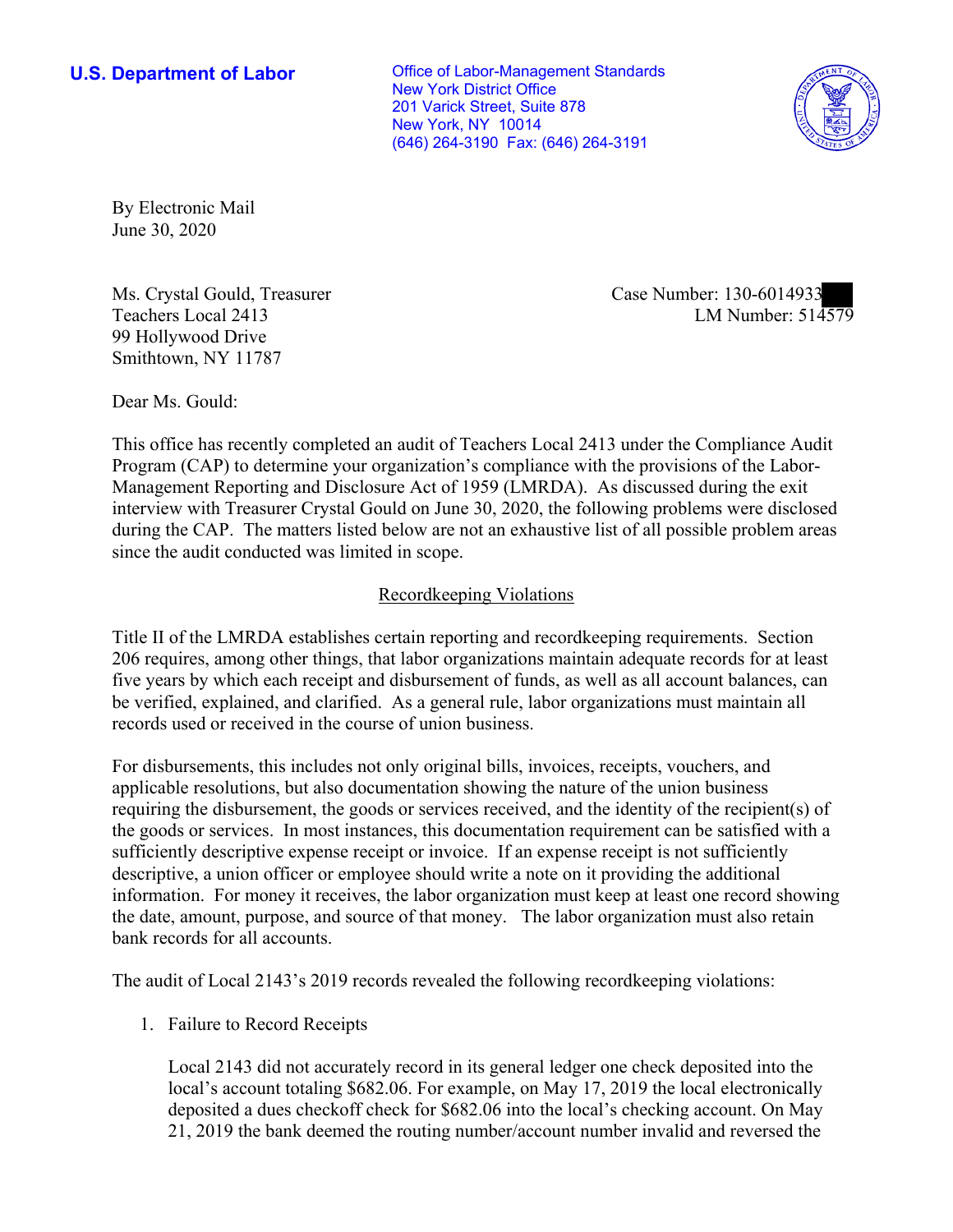deposit. On June 6, 2019, the dues checkoff check was re-deposited into the local's account. The local's general ledger did not reflect the deposit date of June 6, 2019.

2. Failure to Record Disbursements

Local 2143 did not record in its general ledger one check withdrawn from the local's account totaling \$682.06. For example, on May 17, 2019 the local electronically deposited a dues checkoff check for \$682.06 into the local's checking account. On May 21, 2019 the bank deemed the routing number/account number invalid and reversed the deposit creating a withdrawal from the local's account. This withdrawal was not accounted for in the local's general ledger. The local also failed to record a service fee of \$12.00 applied on May 21, 2019 for the returned deposit.

Based on your assurance that Local 2413 will adequately record all receipts and disbursements in the general ledger in the future, OLMS will take no further enforcement action at this time regarding the record keeping violations.

## Reporting Violations

The audit disclosed a violation of LMRDA Section 201(b), which requires labor organizations to file annual financial reports accurately disclosing their financial condition and operations. The Labor Organization Annual Report Form LM-3 filed by Local 2413 for the fiscal year ended June 30, 2019, was deficient in in the following areas:

3. Cash Reconciliation

It appears that the cash figures reported in Item 25 (Cash) are not the figures according to Local 2413's books after reconciliation to the bank statements. The instructions for Item 25 state that the union should obtain account balances from its books as reconciled to the balances shown on bank statements.

Per the local's bank statements, the beginning cash balance in Item 25(A) should be [\\$21,421.42](https://21,421.42).

4. Failure to Report Disbursements

According to your fiscal year ending 2019 LM-3 Report, Statement B, you reported a total amount of \$8,289 was disbursed for the audit period. However, the union books indicate [\\$11,983.56](https://11,983.56) was disbursed for the audit period. The bank records state the total disbursements for the audit period were [\\$11,983.56](https://11,983.56). Any amount disbursed to NYSUT for per capita tax should be reported on Statement B, Line 47.